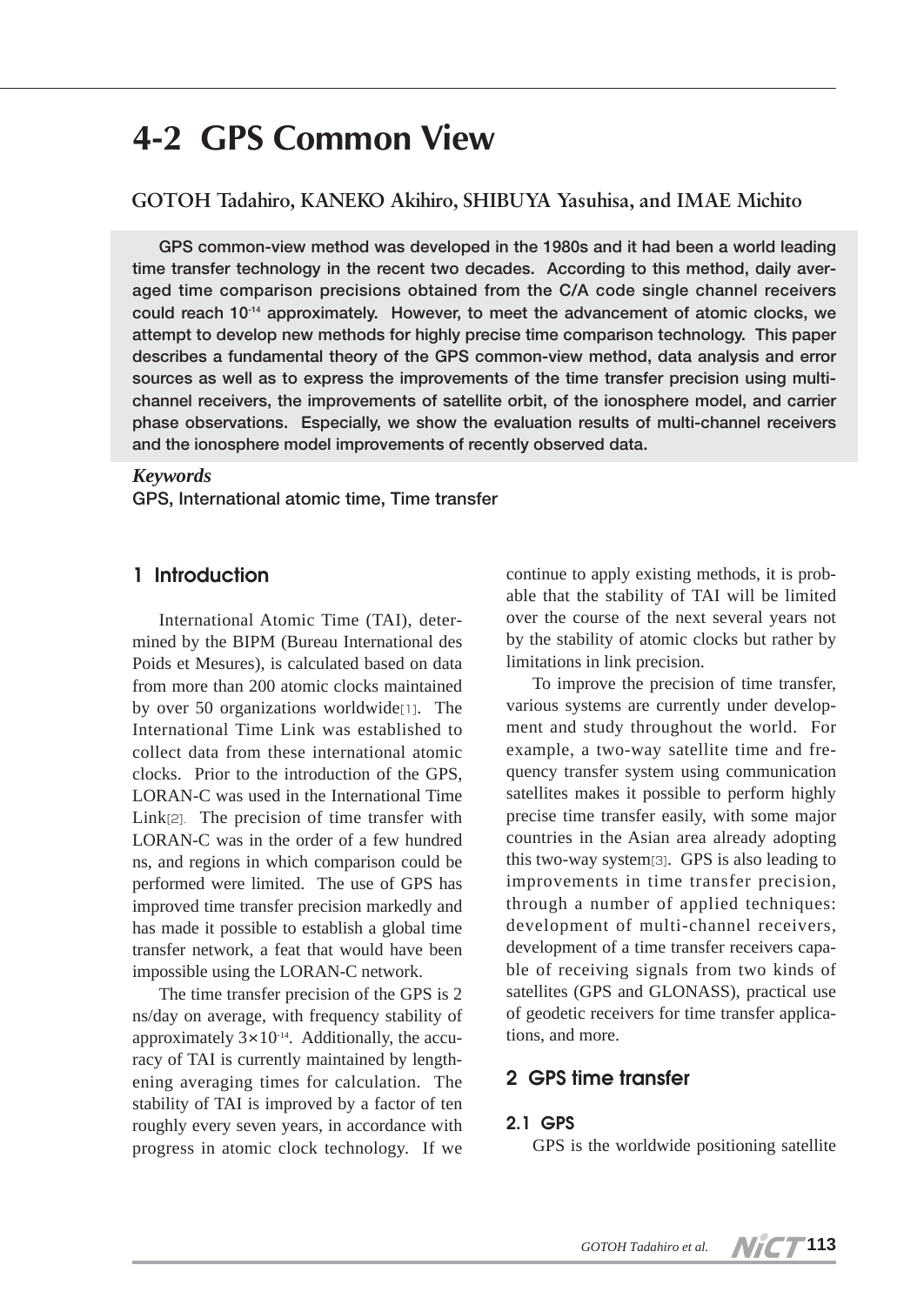system originally developed by the U.S. Department of Defense as the NAVSTAR/ GPS (Navigation System with Time and Ranging/Global Positioning System)[4]. GPS has been developed to enable real-time positioning anywhere on earth (except for the polar regions) through simultaneous reception of signals from four or more satellites.

Each GPS satellite carries an onboard cesium or rubidium atomic clock[5], which serves as the source of all frequencies and time for the given satellite. Specifically, the GPS satellite uses this atomic clock to create a reference frequency of 10.23 MHz and also generates two carrier frequencies by multiplying this value by 154 (1,575.42 MHz) and by 120 (1,227.60 MHz), respectively. These carrier frequencies are referred to as  $L_1$  and  $L_2$ , respectively. The satellite transmits radiowave signals with pseudo random noise (PRN) code serving as a ranging signal; the satellite also issues navigation signals containing orbital information and the like superposed on these two carrier frequencies. The two waves are used as carrier frequencies in order to correct for ionospheric delay, which will be described in detail in Section *3.2.3*.

The ranging signal superposed on the carrier frequencies includes a C/A (clear and acquisition) code with a chip rate of 1.023 Mbps and a P (precise) code of 10.23Mbps; the C/A code is superposed only on  $L<sub>1</sub>$ , and the P code is superposed on both  $L_1$  and  $L_2$ . Since the P code is superposed on both of the two waves, this code is referred to alternately as  $P_1$ and  $P_2$ , according to the carrier frequency. The sequence for the C/A code is open to the public, allowing access to ordinary users. The P code was originally designed for military purposes, but recently nearly all geodetic receivers can decode the P code.

The observational precision of each signal depends on the performance of the receivers. Generally, the C/A code provides a precision of about 3 m (10ns), the P code is accurate within approximately 30cm (1ns), and the  $L<sub>1</sub>$ carrier phase features accuracy of 2mm (7ps), assuming that a given index of precision is equivalent to one-hundredth of the wavelength corresponding to the code or carrier frequency.

#### **2.2 GPS common-view**

The GPS common-view method[6] is a system proposed by D. W. Allan of the former NBS (National Bureau of Standards; presently the National Institute of Standards and Technology, or NIST) in the early 1980s. The principle of the GPS common-view method is shown in Fig.1.



Stations *i* and *j*, which are to perform time transfer, receive a time signal  $(t^k)$  from a GPS satellite *k* simultaneously. Let the reception times of the stations be  $t_i$  and  $t_j$ ; the time differences between the station *i* and the satellite *k* and between the station *j* and the satellite *k* (after correction for propagation delay) are thus expressed as follows, respectively.

$$
\delta t_i^k = t_i - t^k \tag{1}
$$

$$
\delta t_j^k = t_j - t^k \tag{2}
$$

By calculating the difference between formulas (1) and (2), time transfer can be performed using the GPS signal as an intermediary.

$$
\delta t_{ij} = (t_i - t^k) - (t_j - t^k)
$$
  
=  $t_i - t_j$  (3)

As described above, the GPS commonview method cancels out satellite clock error and performs highly precise time transfer by ensuring that the stations that are to perform time transfer receive the signal from a single satellite simultaneously.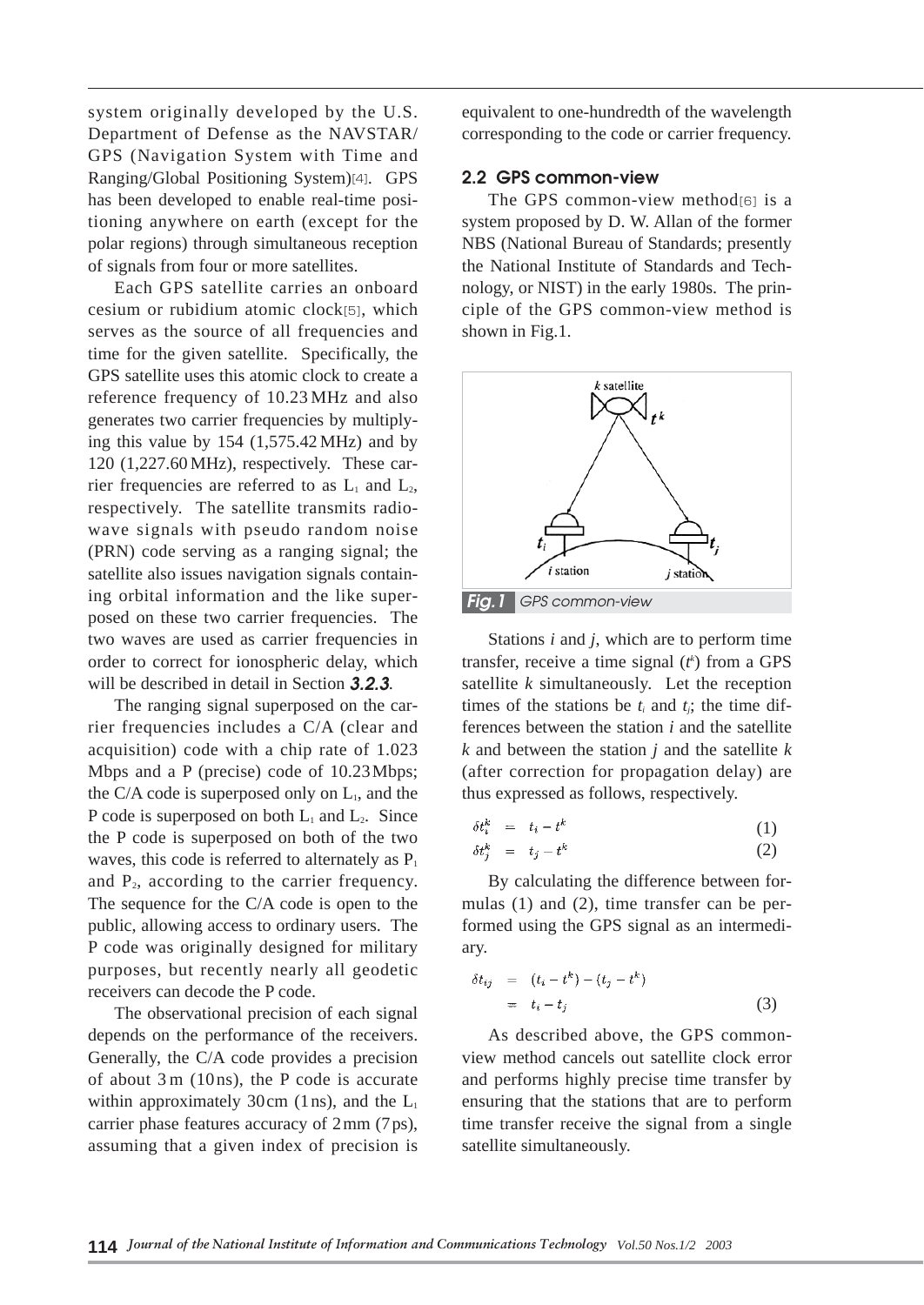One advantage the time transfer purpose has over the navigation purpose is that only one GPS satellite is needed in order to obtain the offset of two clocks, because we are in fixed locations and know their position. The NBS initially proposed the common-view method and designed a receiver for time transfer using this method. Such a receiver is referred to today as an NBS-type receiver; a number of companies offer such receivers commercially. This NBS receiver is the most commonly used receiver in the International Time Link, enabling simultaneous receipt of a signal from a single satellite.

Formula (1) is a simplified expression of the principle of the common-view method. If effects of the propagation delay and the like are taken into consideration, an observed quantity  $\delta t_i^k$  at a certain time *t* can be expressed by formula (4).

$$
\delta t_i^k(t) = \frac{\rho_i^k(t, t - \delta t_i^k)}{c} + I_i^k + T_i^k + dm_i^k + [dt_i(t) - dt^k(t - \delta t_i^k)] + [d_i(t) + d^k(t - \delta t_i^k)] + e_i^k
$$
(3)

Here,  $\rho_i^k$  represents the geometrical distance between the satellite and the receiver;  $I_i^k$ represents ionospheric delay;  $T_i^k$  represents tropospheric delay; *dmi <sup>k</sup>* represents multi-pass error;  $dt_i, dt^k$  represents clock errors of the receiver and the satellite;  $d_i$ ,  $d^k$  represents internal delays of the receiver and the satellite equipment;  $e_i^k$  represents errors in the model and in observation; and *c* represents the velocity of light.

The precision of the GPS common-view method depends on errors in the correction model, in addition to the observational precision of the receiver. The effects of these model errors will be described in Section **3.2**.

## **2.3 International Time Link**

Ordinary GPS time transfer receivers work for a single channel and are capable of receiving only the C/A code. For this reason, in order to construct the International Time Link based on the GPS common-view method, each station is required to receive the signal from

the satellite following a predetermined schedule. Accordingly, for the International Time Link the BIPM establishes a GPS commonview schedule for single-channel receivers, and distributes this to participating network organizations via email. With this schedule, signal receipt is allocated to 89 satellites throughout a sidereal day (23 hours and 56 minutes), which is partitioned in 16-minute increments based on an original period determined by the BIPM. Due to the structure of this allocation, observation is not performed in the last 12 minutes of the sidereal day. In addition, the schedule is updated once every six months.

In order to allow efficient processing of data from the various organizations, a unique data format must be determined. The GPS common-view data format is the CGGTTS (Common GPS/GLONASS Time Transfer Standard) data format, and is defined in separate references[7][8]. In CGGTTS for data exchange, data is made by averaging process in 13 minutes in order to reduce file volumes. With this averaging method, data is divided into 15-second interval and a quadratic curve is applied to each. The 52 estimated values of this curve (corresponding to an observation time of 13 minutes) are then subjected to the following correction.

(1) Correction of geometric delay between a satellite and an antenna using the navigation message

(2) Correction of ionospheric delay using the navigation message

(3) Modeled tropospheric delay

(4) Sagnac and periodic relativistic corrections (5) Correction of  $L_1 - L_2$  bias using the navigation message

(6) Correction of antenna delay and cable delay of the reference signal

After correction, least-square linear fit is performed, and the datum corresponding to the midpoint of observation time is adopted as an estimate for the overall observation. Details of each correction term will be described in Section **3.2**. A general explanation of the correction for the theory of relativi-

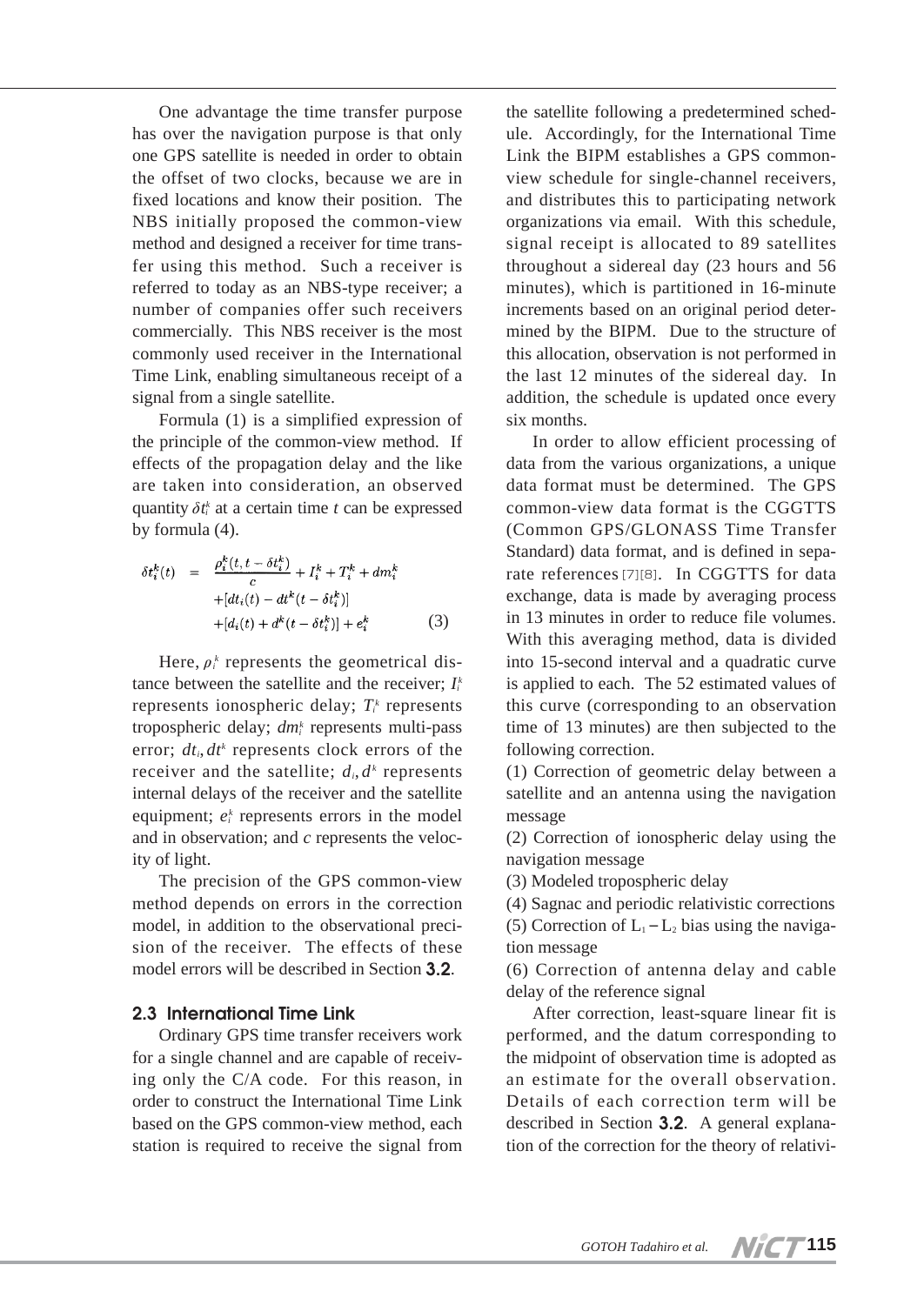ty is given in reference [9] and details of the effect of the theory of relativity on GPS is given in reference [10].

The CGGTTS file is in ASCII file format, consisting of a header and a data record. The header contains the name of the receiver, position of the antenna, cable delay, the name of the reference signal, etc. Each single column of the data record corresponds to a single estimated datum. The contents of the data record are shown in Table 1.

Each participating station of the time transfer network collects and prepares fiveday data for the latest period ending on a date with a final MJD digit of 4 or 9; this data is incorporated in the CGGTTS file and sent to the BIPM by email or via FTP. BIPM then establishes a link for TAI calculation using the data arriving from the various stations.

# **3 Research and development to improve time transfer precision**

The GPS common-view method using the C/A code of a single channel has begun to reveal its limitations in terms of precision within today's International Time Link network. Standardizing organizations throughout the world are thus carrying out research and development to develop more precise methods of time transfer.

#### **3.1 Use of multi-channel receiver**

Common time transfer receivers are single

| Table 1       | Contents of data record in CGGTTS format (20)                                         |
|---------------|---------------------------------------------------------------------------------------|
| Category      | Explanation                                                                           |
| PRN           | the satellite vehicle PRN number                                                      |
| CL            | the Common View class of the track                                                    |
| MJD           | Modified Julian Date of the start of the track                                        |
| <b>STTIME</b> | hour, minute, and second (in UTC) of the start of the track                           |
| TRKL          | the track length in seconds                                                           |
| ELV           | the elevation of the satellite at the midpoint of the track                           |
| <b>AZTH</b>   | the azimuth of the satellite at the midpoint of the track                             |
| <b>REFSV</b>  | the time difference (.1ns) between the laboratory reference clock and satellite time, |
|               | referred to the midpoint of the pass via a linear fit                                 |
| <b>SRSV</b>   | the slope determined via the linear fit to produce $REFSV(.1ps/s)$                    |
| <b>REFGPS</b> | the time difference(.1ns) between the laboratory reference clock and GPS system time, |
|               | referred to the midpoint of the pass via a linear fit                                 |
| <b>SRGPS</b>  | the slope determined via the linear fit to produce $REFGPS(.1ps/s)$                   |
| <b>DSG</b>    | the root mean square of the residuals of the linear fit used to produce REFGPS        |
| IOE           | the index of ephemeris                                                                |
| <b>MDTR</b>   | the modeled tropospheric delay $(.1n)$                                                |
|               | referred to the midpoint of the pass via a linear fit                                 |
| <b>SMDT</b>   | the slope determined via the linear fit to produce $MDTR(.1ps/s)$                     |
| MDIO          | the modeled ionospheric delay(.1ns)                                                   |
|               | referred to the midpoint of the pass via a linear fit                                 |
| SMDI          | the slope determined via the linear fit to produce $MDIO(.1ps/s)$                     |
| <b>MSIO</b>   | the measured ionospheric delay $(.1ns)$                                               |
|               | referred to the midpoint of the pass via a linear fit                                 |
| <b>SMSI</b>   | the slope determined via the linear fit to produce $MSIO(.1ps/s)$                     |
| <b>ISG</b>    | the root mean square of the residuals of the linear fit used to produce MSIO          |
| СK            | the data line check sum in hexadecimal format                                         |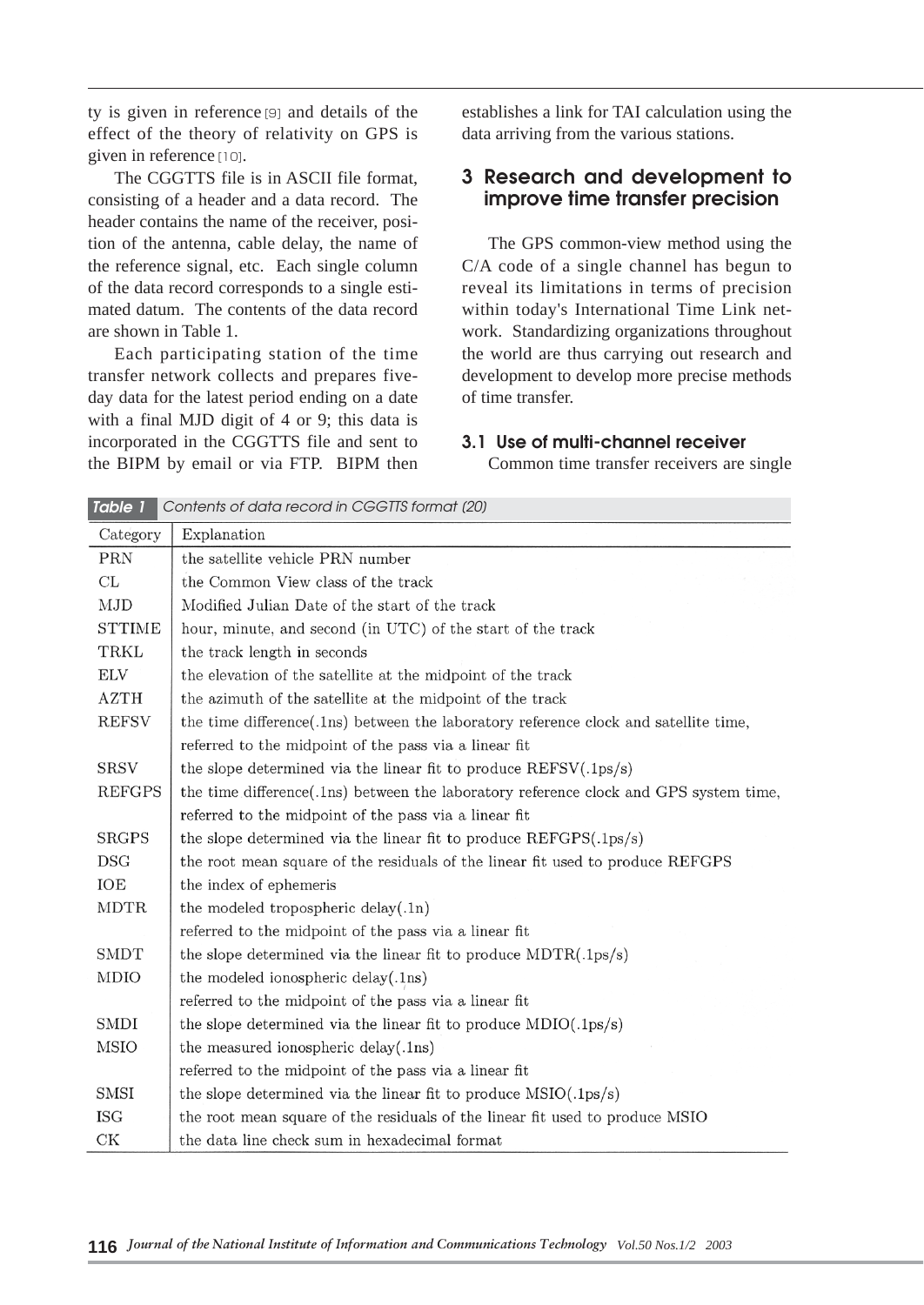channel receivers. By replacing these receivers with multi-channel receivers, the number of satellites that can receive data simultaneously can be increased. Theoretically, if the number of satellites capable of receiving is *n* times that of the single channel receiver, the time transfer precision will be improved by a factor of  $n^{1/2}$ .

Fig.2 shows the results of time transfer between CRL and Physikalisch-Technische Bundesanstalt (PTB) using single channel receivers and multi-channel receivers, respectively. The diagram at left shows the time transfer results over time, and the diagram at right shows Allan deviation. For the single channel receiver, data from a time transfer receiver used in the International Time Link was used; for the multi-channel receiver, data consisted of the output of a geodetic receiver (ASHTECH Z-XII3T) modified to CGGTTS format. The comparison period was three months, from October 1 to December 31, 2002. The CRL used UTC(CRL) as the reference signal for both the time transfer receiver and ASHTECH, whereas the PTB used UTC(PTB) for the time transfer receiver and uses a hydrogen maser signal for ASHTECH. As a result, the time-series data for the single channel and for the multi-channel exhibit different tendencies.

In terms of time-series data, no significant difference is seen between the single channel receiver and the multi-channel receiver, but in terms of stability, the multi-channel receiver clearly performs better with an averaging time of 10,000 second or less. Since there were an average of 13 common-view satellites per day with the time transfer receiver and an average of 97 such satellites per day for ASHTECH, it was expected that the precision of the latter would be 2.7 times better than that of the former. Actual data shows that, with an averaging time of 16 minutes, the time transfer receiver attained a stability of  $4.5 \times 10^{-12}$  and ASHTECH attained a stability of  $1.8 \times 10^{-12}$ , 2.5 times that of the time transfer receiver, a value consistent with the theoretical prediction.

Further, with reference to the stability diagram, this improved stability should continue until the stability of the clock comes out, but the diagram for this experiment shows that the longer the averaging time, the smaller the difference in stability becomes. This is considered to result from the lack of improvement in the stability of the multi-channel receiver― improvement that would otherwise correspond to  $1/\tau$ —due to the effect of frequency adjustment, as shown in the vicinity of MJD52565.



Left: time difference over time; right: Allan deviation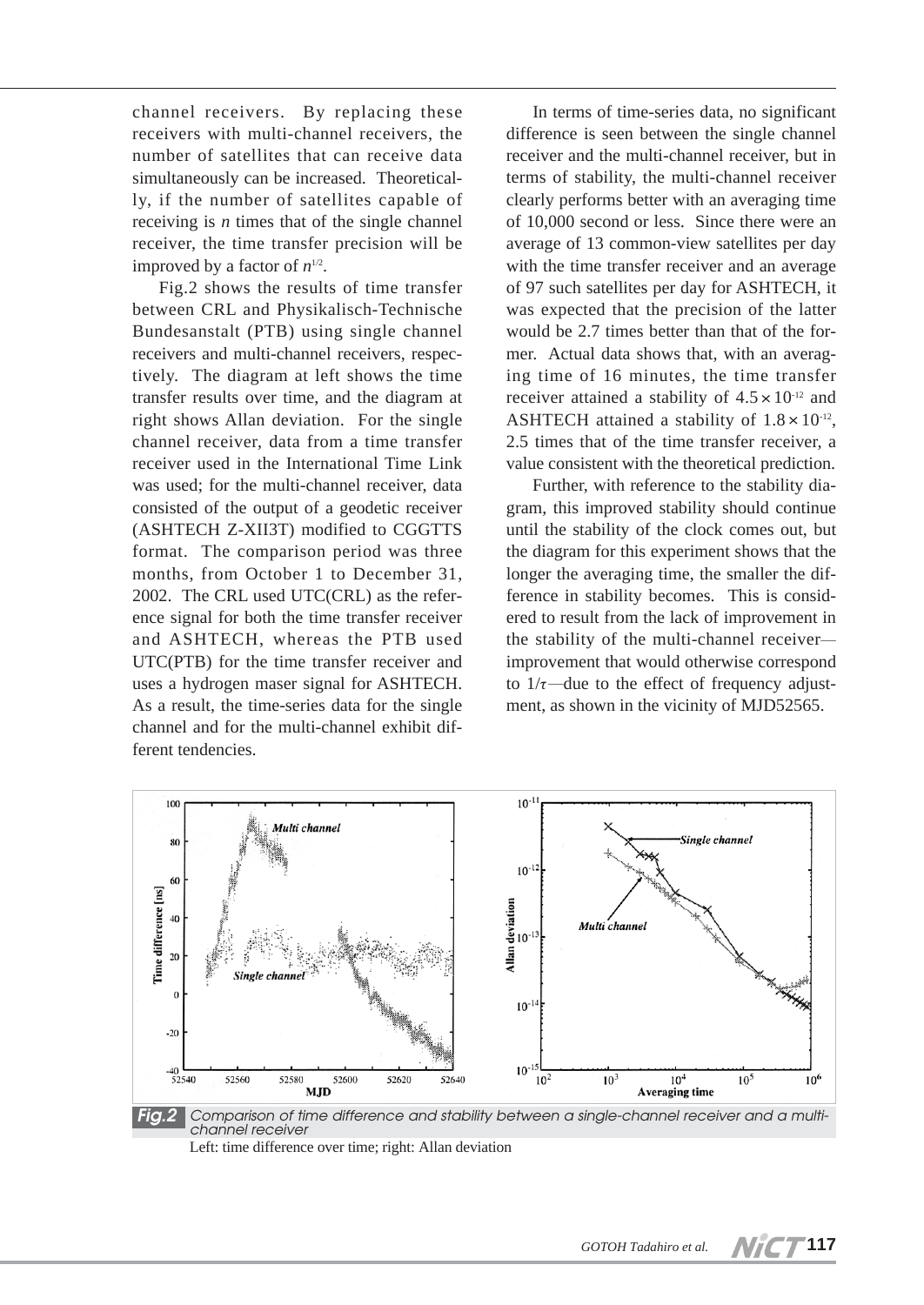# **3.2 Improvement to the model of propagation delay**

The GPS receiver corrects propagation delay in real time for the observed quantity expressed by formula (4), as described in Section **2.3**, and outputs the results in CGGTTS format. Therefore, the model used for calculation of the propagation delay carries out calculation using the navigation message acquired in real time. The delays to be corrected in formula (4) using the navigation message include satellite orbital error, ionospheric delay, and satellite clock error. However, since satellite clock error will be cancelled out when the common-view method is executed, only two error values will actually affect time transfer precision: orbital error and ionospheric delay.

# *3.2.1 Orbital correction using precise orbit*

An orbital element acquired from the navigation message is called a broadcast orbit[11], and is distributed in modified Keplerian format on the WGS-84 coordinate system. Accuracy is about 2 to 5m. Meanwhile, the international GPS service (IGS)[12] presents precise satellite orbits on the Internet. The orbits are obtained by combining orbital data determined by seven analysis centers participating in the IGS, based on information obtained from some 400 observation sites throughout the world. Each such precise orbit includes a predicted orbit, a rapid orbit, and a final orbit. The final orbit features an accuracy of 5cm or less. However, it takes about two weeks for this final orbit to be publicized.

The relationship between orbital error and time transfer accuracy depends on the length of the baseline between stations to be compared. In the case of a short baseline, when viewed from the stations to be compared, the line of sight to the satellite is virtually the same for both stations, and accordingly orbital error exerts little influence. However, with a longer baseline, the line of sight to the satellite is different for the two stations, and consequently the influence of orbital error becomes non-negligible. According to separate reports

[6], the influence of orbital error on time transfer precision is  $\sqrt{2}$  times larger than the orbital error at maximum.

# *3.2.2 Correction by Global Ionosphere Map*

When a radio wave passes through the ionosphere, it is subject to the ionosphere's refractive index; this affects the wave's propagation velocity, resulting in delay. It is known that ionospheric delay is proportional to total electron content (TEC) in the propagation path and is inversely proportional to the square of frequency. If the value of TEC at a certain altitude is known, a zenith delay can be calculated from the position of the satellite and the position of the receiver. An ionospheric delay can be calculated by the product of the zenith delay and elevation-dependent mapping function.

The ionospheric correction parameter that is sent from the satellite in the navigation message is not a TEC value; rather, it is a value obtained through slight modification of the results of the ionospheric delay correction model[13] devised by J. A. Klobuchar. This is referred to as a GPS ionospheric model, and is used to determine the delay in the vertical direction relative to a certain position from four amplitude components and four periodic components; this method is said to be capable of correcting about 50% of ionospheric delay.

On the other hand, the Center for Orbital Determination in Europe (CODE), one of the IGS analysis centers, uses IGS observation data to generate an estimated map of the global ionosphere (GIM). The data after estimation is published on the Internet in IONEX[14] file format. The IONEX file contains TEC values at an altitude of 400 km, with a mesh of 2.5 degrees in latitude and 5 degrees in longitude and a time resolution of 2 hours. In terms of GIM accuracy, it has been reported that TEC quantities obtained by highly precise VLBI measurement (at 2GHz and 8GHz) agree with each other with an accuracy of approximately  $0.7$  TECU ( $10^{16}$  electrons/m<sup>2</sup>, corresponding to RMS of the error) and the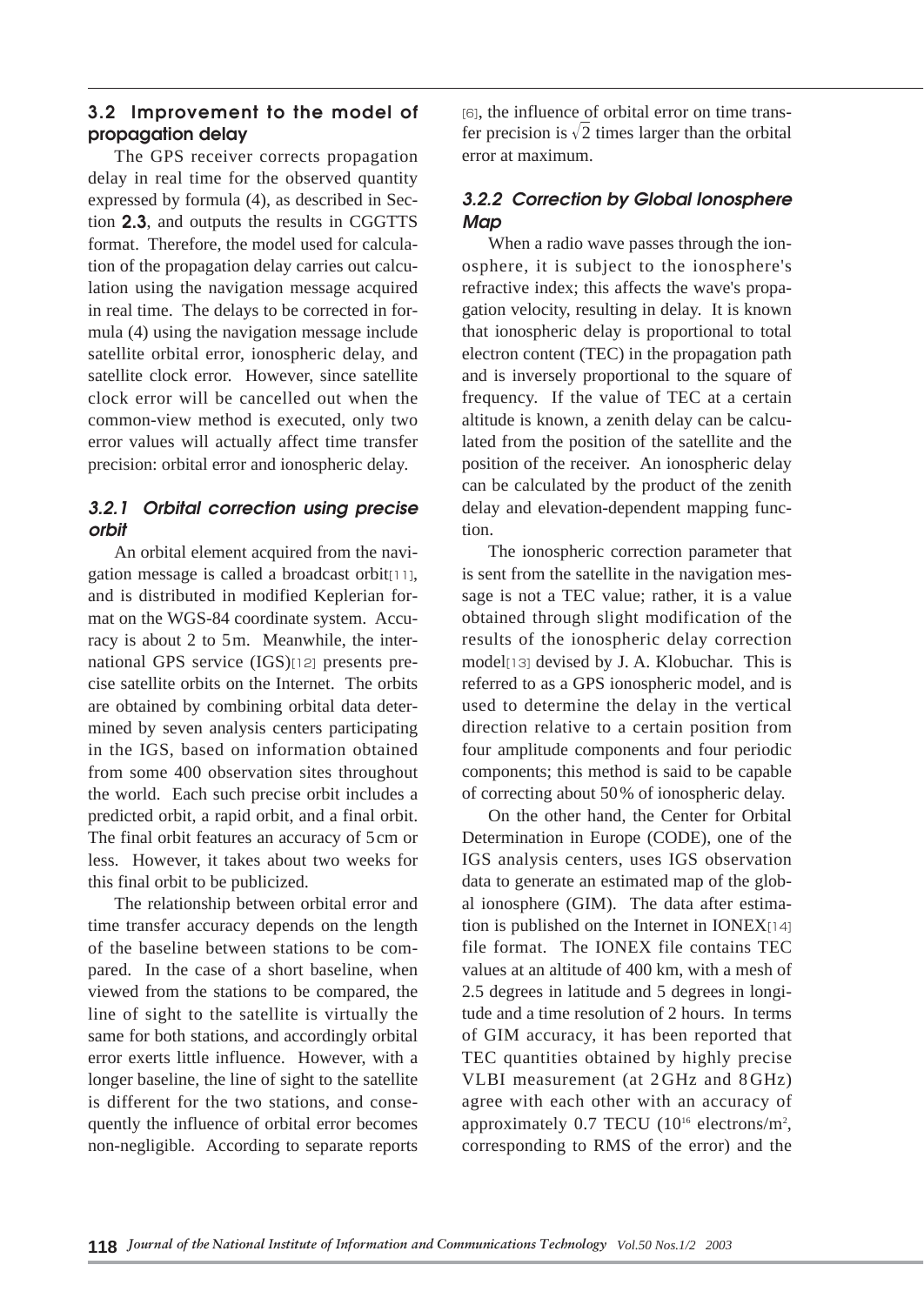TEC quantity in observation can be estimated with an error of 10% or less[15].

In GPS time transfer using the C/A code, it is assumed that ionospheric delay has a greater effect than orbital error. BIPM thus conducts correction using GIM for all observation stations, whereas correction using the precise orbit is applied only in the comparison of stations having a long baseline, spanning more than one continent<sup>[16]</sup>.

## *3.2.3 Ionospheric delay correction by observed values*

When a dual-frequency receiver is used, ionospheric delay can be cancelled out through the use of the frequency dispersion characteristic of ionospheric delay. Based on formula (4), the difference in the observed quantities for stations *i* and *j* when satellite *k* is used as an intermediary can be expressed by formulas  $(5)$  and  $(6)$ .

$$
P_{1,ij}^k = \frac{\rho_{ij}^k}{c} + \frac{f_2^2}{f_1^2 - f_2^2} I_{ij}^k + T_{ij}^k + dt_{ij} + e_{1,ij}^k \quad (5)
$$

$$
P_{2,ij}^k = \frac{\rho_{ij}^{\kappa}}{c} + \frac{f_1^2}{f_1^2 - f_2^2} I_{ij}^k + T_{ij}^k + dt_{ij} + e_{2,ij}^k \quad (6)
$$

Here,  $P_1$  denotes a pseudo range on  $L_1$ , and  $P_2$  denotes a pseudo range on  $L_2$ . An observed quantity in which the ionospheric delay quantities are cancelled out can be created by deriving formula (7) from the linear combination of formulas  $(5)$  and  $(6)$ [17].

$$
P_{3,ij}^k = \frac{f_1^2}{f_1^2 - f_2^2} P_{1,ij}^k - \frac{f_2^2}{f_1^2 - f_2^2} P_{2,ij}^k \tag{7}
$$

If  $f_1 = 150$  and  $f_2 = 120$  are inserted into the coefficients of formula  $(7)$ ,  $P_1$  and  $P_2$  become multiplied by factors of approximately 2.8 and 1.8, respectively, and  $e_1$  and  $e_2$  are enlarged by corresponding amounts; therefore,  $P_3$  features an error value roughly 3 times larger than those of P<sub>1</sub> and P<sub>2</sub>, assuming  $e_1 \simeq e_2$ . The BIPM is considering the application of  $P_3$  to the International Time Link, initiating tentative use in April 2002.

Fig.3 shows the results of time transfer residual over time and Allan deviation for three kinds of corrections: correction using the navigation message, correction using the precise orbit and GIM, and correction using the precise orbit and  $P_3$ . The receivers employed are the ASHTECH Z-XII3T models used at both the CRL and the PTB. The comparison period is approximately four months, from November 19, 2002 to March 21, 2003. The figure shows residuals after least-square liner fit was applied to the time transfer results of the CRL and the PTB. Note that, to make the figure more legible, an offset of  $+50$  ns is applied to the navigation-message correction,



Left: residual over time; right: Allan deviation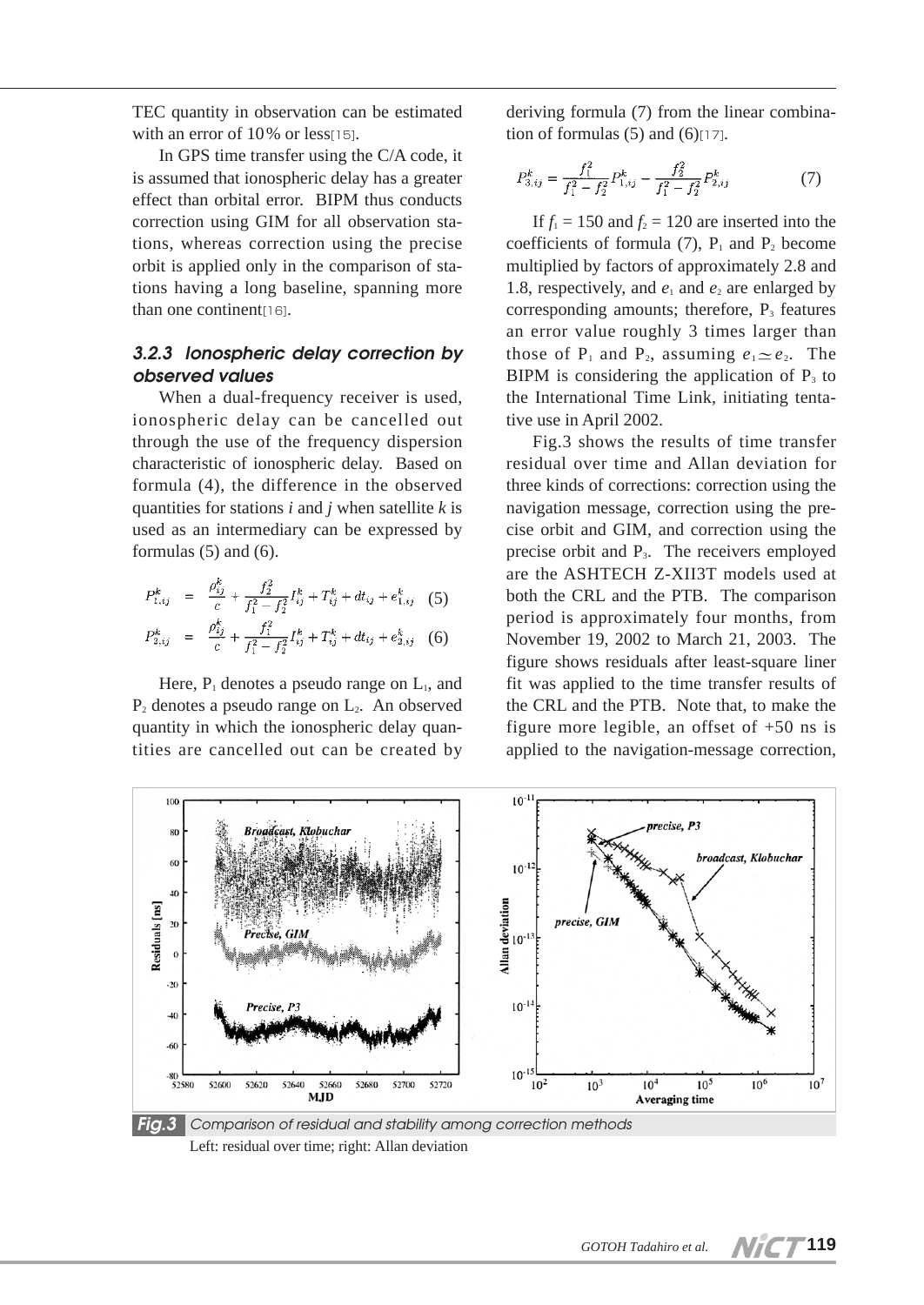and an offset of  $-50$  ns is applied to the precise-orbit and  $P_3$  corrections.

P3, which uses observed values, is expected to yield better results than GIM, which uses estimates drawn from the model. However, no clear difference between GIM and P<sub>3</sub> results was observed in the data from the CRL and the PTB. In terms of stability with an averaging time of  $1,000$  seconds,  $P_3$  is worse than GIM. This is considered to result from the amplification of error by the linear combination of formula (7). It is assumed that the lack of a distinct difference between  $P_3$  and GIM results (even over the long term) is attributable both to better GIM accuracy and to less variation in ionospheric delay resulting from the placement of the two stations in the middle latitudes. Since there are no participating TAI  $P_3$  link stations in zones where the ionosphere is relatively active, such as near the equator, it would be impossible to clarify the effectiveness of  $P_3$ . We assume that the number of participating TAI  $P_3$  link stations will increase in the future, at which point differences between the use of  $P_3$  and GIM will be able to be demonstrated.

## **3.3 Time transfer using carrier phase observations**

As mentioned previously, when time transfer is performed using a carrier phase instead of a pseudo-range transmitted from the GPS, observational accuracy of 10 ps or less may be obtained. Rewriting formula (4) as a formula in which the carrier phase is set as the observed quantity, formula (8) is derived.

$$
\Delta t_i^k(t) = \frac{\rho_i^k(t, t - \Delta t_i^k)}{c} - I_i^k + T_i^k + \delta m_i^k
$$
  
+ 
$$
[dt_i(t) - dt^k(t - \Delta t_i^k)]
$$
  
+ 
$$
[\delta_i(t) + \delta^k(t - \Delta t_i^k)]
$$
  
+ 
$$
\frac{\phi_i(t_0) - \phi^k(t_0)}{f} + \frac{N_i^k}{f} + \varepsilon_i^k
$$
 (8)

Here,  $\Delta t_i^k$  is the carrier phase observed quantity; a large  $\Delta$  is used to distinguish this from the code observed quantity  $\delta t_i^k$ . Other symbols designate the following:  $\delta_i$ ,  $\delta^k$  represents equipment delays of the receiver and the

satellite;  $\phi_i(t_0)$ ,  $\phi^k(t_0)$  represents the initial phases of the receiver and the satellite;  $N_i^k$  is the carrier phase ambiguity; and  $\varepsilon_i^k$  represents errors of the model and of observation. When the carrier phase is used, ionospheric delay becomes phase delay, and thus the sign of *I* is reversed. Moreover, observational error is improved by a factor of about 1,000 relative to that of the C/A code. Since time transfer using the carrier phase can be handled in the same way as the code (except for the term of carrier phase ambiguity), time transfer under this method can be treated as a highly precise observed code quantity.

Since  $N_i^k$  expresses an integer in units of wavelength, if terms other than the carrier phase ambiguity in formula (8) can be determined within the accuracy of the carrier wavelength, the carrier phase ambiguity can be determined definitively. However, because it is impossible to determine the equipment delays, clock errors, and initial phases of the satellite and the receiver, the carrier phase ambiguity cannot be determined as long as the variation between the respective time differences is expressed by formula (8). On the other hand, the common-view method can eliminate equipment delay, clock error, and the initial phase of the satellite, but cannot eliminate these terms for the receiver; therefore, the carrier phase ambiguity similarly cannot be determined in this case.

The geodetic analysis determines the carrier phase ambiguity using an observed quantity referred to as a "double difference," calculated by linear combination (Δ*tij kl*) of the two receivers and two satellites. Performing the time transfer also requires that the carrier phase ambiguity be determined using the double difference, followed by determination of the carrier phase ambiguity for a single difference (common-view method)[18]. Thus, in terms of carrier phase analysis, while frequency transfer using the carrier phase is currently widespread, only a few reports are available on time transfer using the carrier phase. This may be because time transfer requires more geodetic analysis than required for time transfer.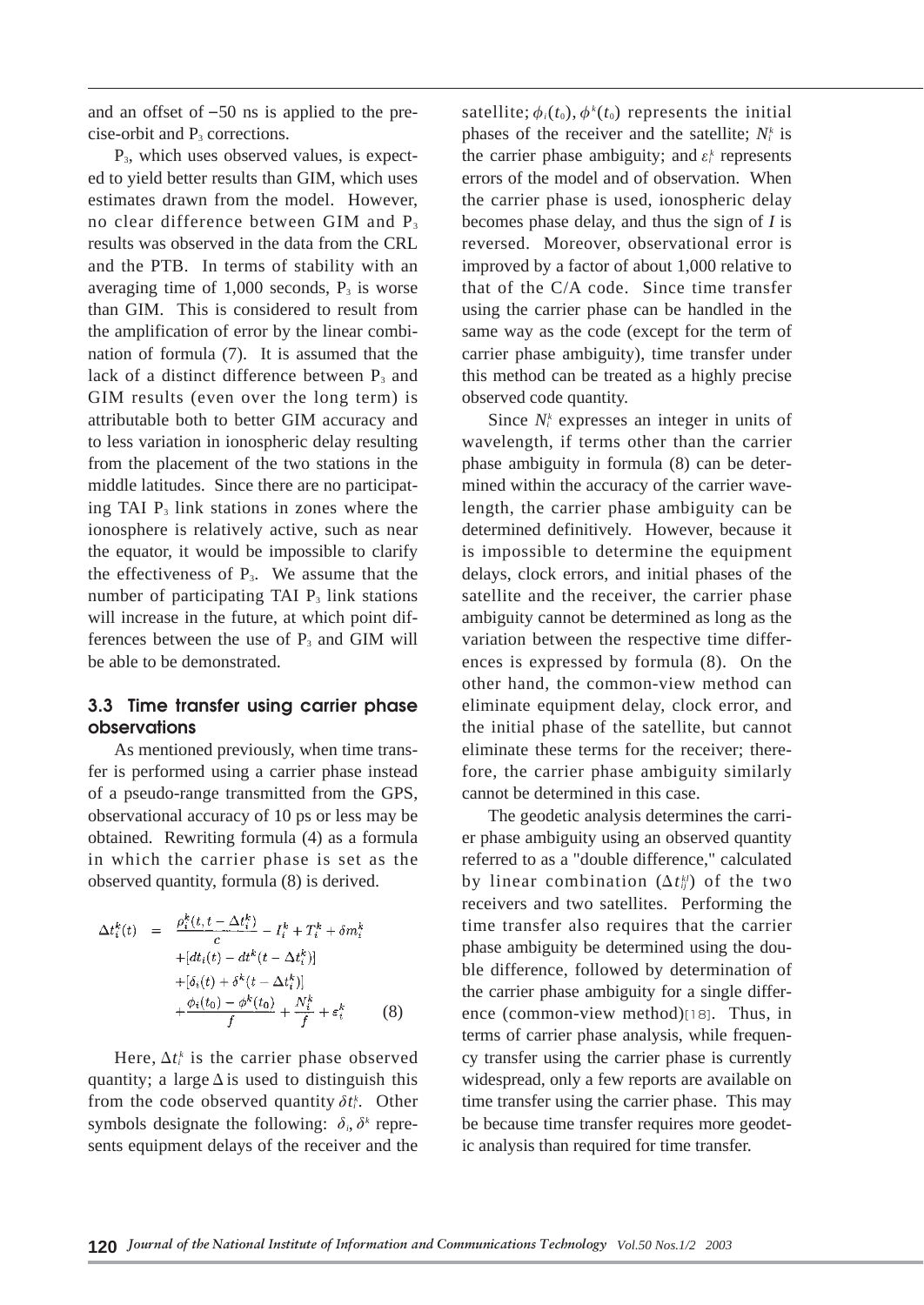The CRL has formulated a plan to perform GPS carrier phase time transfer using the CONCERTO orbit-analyzing software[19]. The present version of CONCERTO can handle only satellite laser ranging data. However, Otsubo et al. are developing a new version of CONCERTO that can enable analysis of GPS data. More specifically, the new version is intended to determine orbits of low-orbit satellites using GPS. In addition, we intend to increase the capabilities of the program further, ultimately to enable the performance of common view analysis.

# **4 Concluding remarks**

We have examined the fundamental theory of the GPS common-view method and ways to improve the precision of this method, using data from the CRL and from the PTB. It has been shown that in terms of hardware, precision could be improved by switching from a single-channel receiver to multi-channel receiver. As seen in the results of time transfer between the CRL and the PTB, in the case of the common-view method between continents, the number of satellites that the single channel receiver can "see" simultaneously is only about 10 satellites per day, whereas the number of visible satellites for a multi-channel receiver is nearly 100 per day. Consequently, precision may be improved by a factor of approximately 3. The results obtained using the IGS's orbital elements and CODE's GIM also pointed to an improvement in precision by a factor of approximately 3, as an average of all times at which time transfer was performed. On the other hand, results did not indicate the effectiveness of correction based on dual-frequency ionospheric observation. However, for stations near the equator, it is highly possible that correction by GIM con-

ducted every two hours will fail to eliminate the effects of short-term fluctuations of the ionosphere; we thus conclude that correction based on observation is effective in correction of stations near the equator separated by long baselines.

The adoption of the multi-channel receiver, ionospheric correction using the dual-frequency receiver, the adoption of the IGS precise orbit, and similar measures enable the GPS common-view method to achieve narrow compliance with the required TAI accuracy. However, in time transfer using the C/A code, it is difficult to improve precision further, and it is therefore desirable to establish, as soon as possible, a time transfer method that employs the carrier phase. On the other hand, since time transfer using the C/A code can still secure sufficient precision in the case of time transfer over short or medium-sized baselines between stations (such as within Japan), and since the system may be constructed using only a GPS receiver and an antenna, the GPS common-view method will remain an effective method for remote time transfer within such ranges.

## **Acknowledgements**

We would like to thank Dr. Toshimichi Otsubo of the CRL's Space Cybernetics Group, Wireless Communications Division, who provided useful comments in the preparation of this paper. We are also thankful to Dr. Toshihiro Kubooka and Ms. Takako Genba, for their support in the creation of tools for analysis, and to Dr. Ryuichi Ichikawa of the Radio Astronomy Applications Group, Applied Research and Standards Division, who gave us advice on general matters regarding GPS.

## *References*

- **1** C. Audoin, and B. Guinot, " The Measurement of TIME", Sec.7, Cambridge, 2001.
- **2** K. Akatsuka, "International Time Comparison for Atomic Clocks via Loran-C and Data Publication Service", Review of the Radio Research Laboratories, Vol.29, No.149, pp.201-211, 1983. (in Japanese)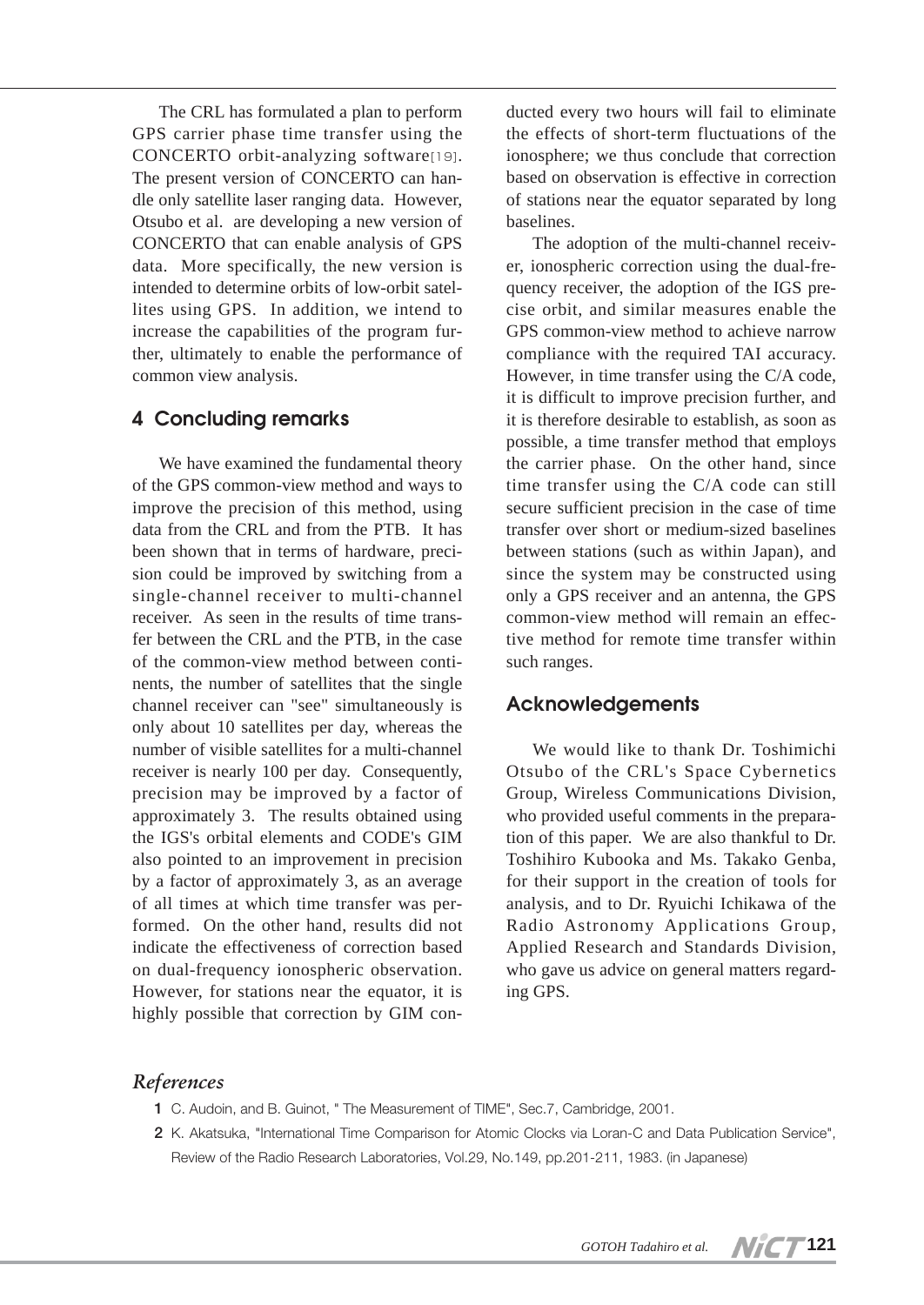- **3** M. Imae, M. Hosokawa, K. Imamura, H. Yukawa, Y. Shibuya, N. Kurihara, P.T.H. Fisk, M.A. Lawn, L. Zhigang, L. Huanxin, Y. Nakadan, and K. Hagimoto, "Two-way Satellite Time and Frequency Transfer Network in Pacific Rim Region", IEEE Trans. on Instrumentation and Measurement, Vol.50, No.2, pp.559-562, 2001.
- **4** T. Takano, T. Sato, M. Kashimoto, and M. Murata, Radio Instrumentation and Navigation in Space, Sec. 4, Corona Publishing, 2000. (in Japanese)
- **5** T.B. McCaskill, O.J. Oaks, M. Largay, W.G. Reid, H.E. Warren, and J.A. Buisson, "Performance of Global Positioning System Block II/IIA/IIR On-orbit Navstar Clocks", 31st PTTI Meeting, pp.75-89, 1991.
- **6** D.W. Allan, and M.A. Weiss, "Accurate Time and Frequency Transfer During Common-View of a GPS Satellite", Proc. Frequency Control Symposium, pp.334-336, May 1980.
- **7** D.W. Allan, and C. Thomas, "Technical directives for standardization of GPS time receiver software", Metrologia, Vol.31, pp.69-79, 1994.
- **8** J. Azoubib, and W. Lewandowsky, "CGGTTS GPS/GLONASS data format Version 02", 7th CGGTTS meeting, 1998.
- **9** M. Hosokawa, " Relativisitic Effects in Time and Frequency Standards", This Special Issue of CRL Journal.
- **10** N. Ashby, "Relativity and the Global Positioning System", Physics Today, Vol. 55, No. 5, 2002.
- **11** Global Positioning System Standard Positioning Service Signal Specification, 2nd Edition, Jun. 1995.
- **12** International GPS Service, http://igscb.jpl.nasa.gov/.
- **13** J. Klobuchar, "Design and characteristics of the GPS ionospheric time delay algorithm for single frequency users", Proc. Position Location and Navigation Symposium, 1986.
- **14** Schaer S., Gurtner W., and Feltens J., "IONEX: The IONsphere map EXchange Format Version 1", Proc. IGS AC Workshop, Feb. 1998.
- **15** M. Sekido, T. Kondo, E. Kawai, and M. Imae, "Evaluation of GPS-based Ionospheric TEC Measurements", Technical Report of IEICE, AP20000-161, SANE2000-142, pp.61-68, 2001. (in Japanese)
- **16** W. Lewandowski and J. Azoubib, "Time Transfer and TAI", Proc. Frequency Control Symposium, pp.586- 597, 2000.
- **17** P. Defraigne, G. Petit, and C. Bruynix, "Use of Geodetic Receivers for TAI", Proc. 33rd Annual PTTI, Nov. 2001.
- **18** R. Dach, G. Beutler, U. Hugentobler, S. Schaer, T. Schildknecht, T. Springer, G. Dudle, and L. Prost, "Time transfer using GPS carrier phase: error propagation and results", Journal of Geodesy, Vol.77, pp.1-14, 2003.
- **19** T. Otsubo, H. Kunimori, B. Engelkemier, and F. Takahashi, "Error Control of Numerical Integration in SLR Analysis Software CONCERTO", Journal of the Geodetic Society of Japan, Vol. 40, No. 4, pp.347-355, 1994.
- **20** USNO GPS Time Transfer, http://tycho.usno.navy.mil/ggtts.html.



*GOTOH Tadahiro Reseacher, Time and Frequency Measurement Group, Applied Research and Standards Division GPS Time Transfar*



*KANEKO Akihiro Reseacher, Time Stamp Platform Group, Applied Research and Standards Division Standard Time and Frequency*

**122** *Journal of the National Institute of Information and Communications Technology Vol.50 Nos.1/2 2003*